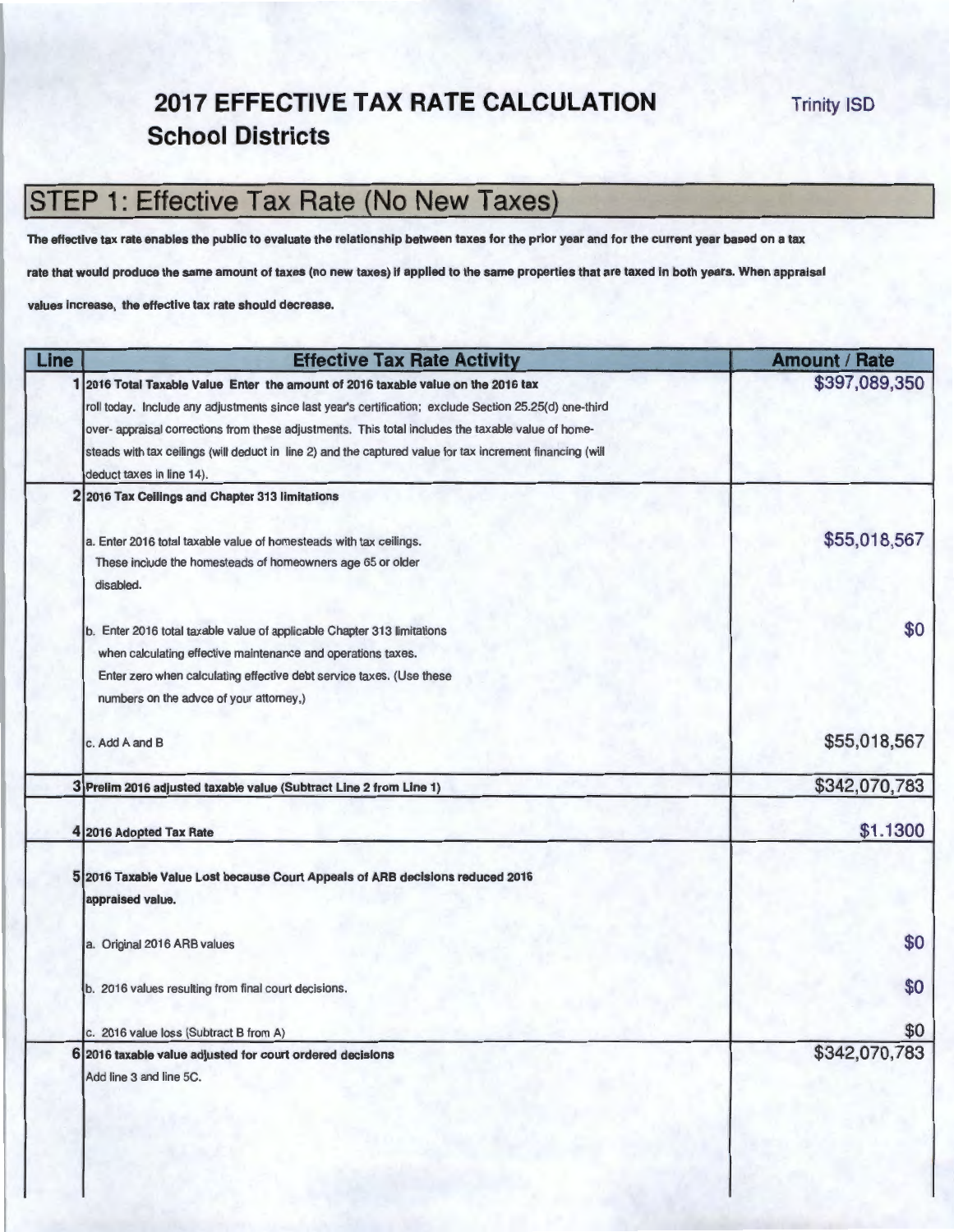| Line | <b>Effective Tax Rate Activity</b>                                                                    | <b>Amount / Rate</b> |
|------|-------------------------------------------------------------------------------------------------------|----------------------|
|      | 7 2016 Taxable value of property the unit deannexed after January 01, 2016.                           | \$-                  |
|      | Enter the 2016 value of property in denanexed territory.                                              |                      |
|      |                                                                                                       |                      |
|      | 8 2016 Taxable value lost because property first qualified for an exemption in 2017.                  |                      |
|      | Note that lowering the amount of percentage of an existing exemption does not create a new            |                      |
|      | exemption or reduce taxable value. If the taxing unit increased an original exemption, use the        |                      |
|      | difference between the original exempted amount and the increased exempted amount. Do no              |                      |
|      | include value lost to freeport exemptions or tax abatements,                                          |                      |
|      | a. Absolute exemptions (use 2016 Market Value)                                                        | \$0                  |
|      |                                                                                                       |                      |
|      | b. Partial exemptions. 2017 exemption amount or 2017 percentage exemption times 2016 value.           | \$0                  |
|      |                                                                                                       |                      |
|      | c. Value Lost (Add $A + B$ )                                                                          | \$0                  |
|      |                                                                                                       |                      |
|      |                                                                                                       |                      |
|      | 9 2016 taxable value lost because property first qualified for agricultural appraisal                 |                      |
|      | (1-d or 1-d-1), timber appraisal, recreartional/scenic appraisal or public access air-                |                      |
|      | port special appraisal in 2017. Use only those properties that first qualified in 2017;               |                      |
|      | do not use properties that qualified in 2016.                                                         |                      |
|      | a. 2016 Market Value                                                                                  | \$0                  |
|      |                                                                                                       |                      |
|      | b. 2017 Productivity value or special appraised value                                                 | \$0                  |
|      |                                                                                                       |                      |
|      | c. Value Lost (Subtract B from A)                                                                     | \$0                  |
|      | 10 Total Adjustments for Lost Value Add lines 7,8C, and 9C.                                           | \$0                  |
|      |                                                                                                       |                      |
|      | 11 2016 Adjusted taxable value Subtract line 10 from line 6.                                          | \$342,070,783        |
|      |                                                                                                       |                      |
|      | 12 Adjusted 2016 taxes Multiply line 4 by line 11 and divided by \$100.                               | \$3,865,400          |
|      | 13 Taxes refunded for years preceding year 2016. Enter the amount of taxes refunded during            | \$2,967              |
|      | the last budget year for tax years preceding tax year 2016. Types of refunds include court decisions, |                      |
|      | Section 25.25 b and c corrections and Section 31.11 payment errors. Do not include refunds for tax    |                      |
|      | year 2016. This line applies only to tax years preceding 2016.                                        |                      |
|      | 14 Adjusted 2016 taxes with refunds. Add lines 12 and 13.                                             | \$3,868,367          |
|      |                                                                                                       |                      |
|      | 15 Total 2017 taxable value on the 2017 certified appraisal roll today. This value in-                |                      |
|      | cludes only certified values and includes the total taxable value of homesteads with tax ceilings     |                      |
|      | (will deduct in line 17). These homesteads includes homeowners age 65 or older or disabled.           |                      |
|      | A. Certified values only                                                                              | \$411,050,802        |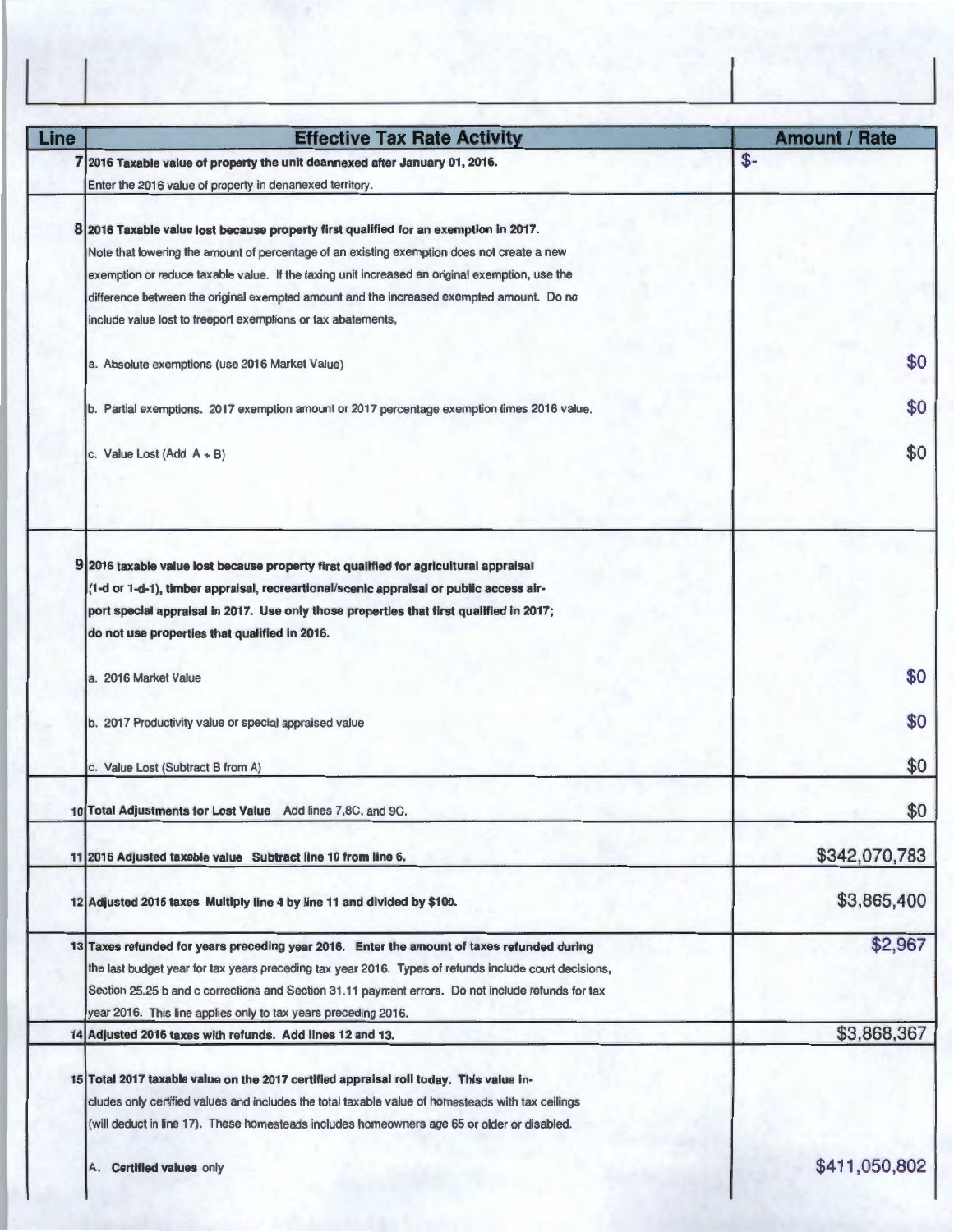B. **Pollution control exemption:** Deduct the value of property exempted for the current tax year for the first time as pollution control property (use this line based on attorney's advice):

C. 2017 Value. A minus B.

23 **2017 Effective tax rate Divide line 14 by line 22 and multiply by \$100.** 

**\$1.1357** 

**\$411 ,050,802**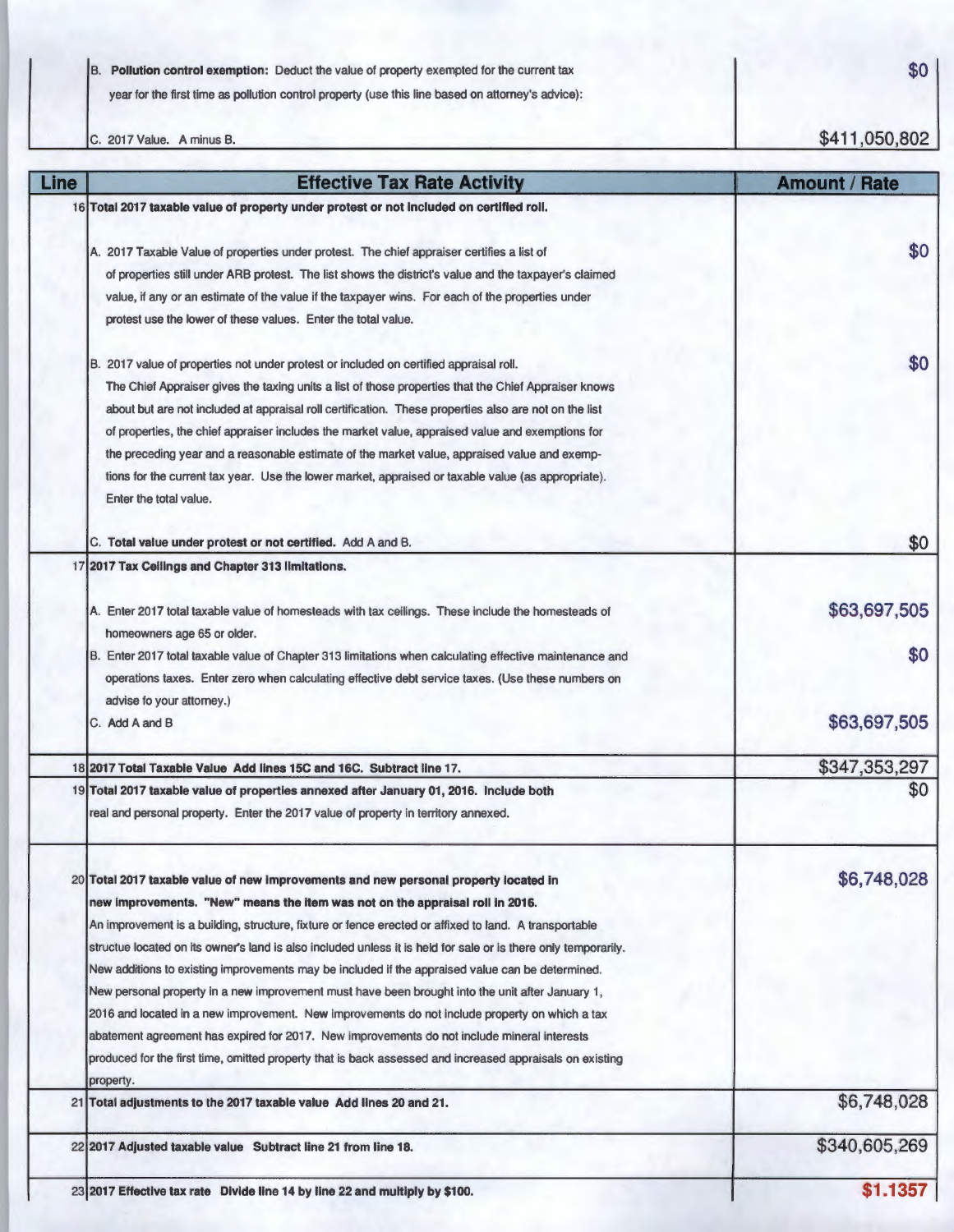| 24 2017 Effective Tax Rate for ISDs with Chapter 313 Limitations. Add together the effective tax rates               |  |
|----------------------------------------------------------------------------------------------------------------------|--|
| for maintenance and operations and debt service for those school districts that participate in an applicable Chapter |  |
| 1313 Limitations agreement.                                                                                          |  |

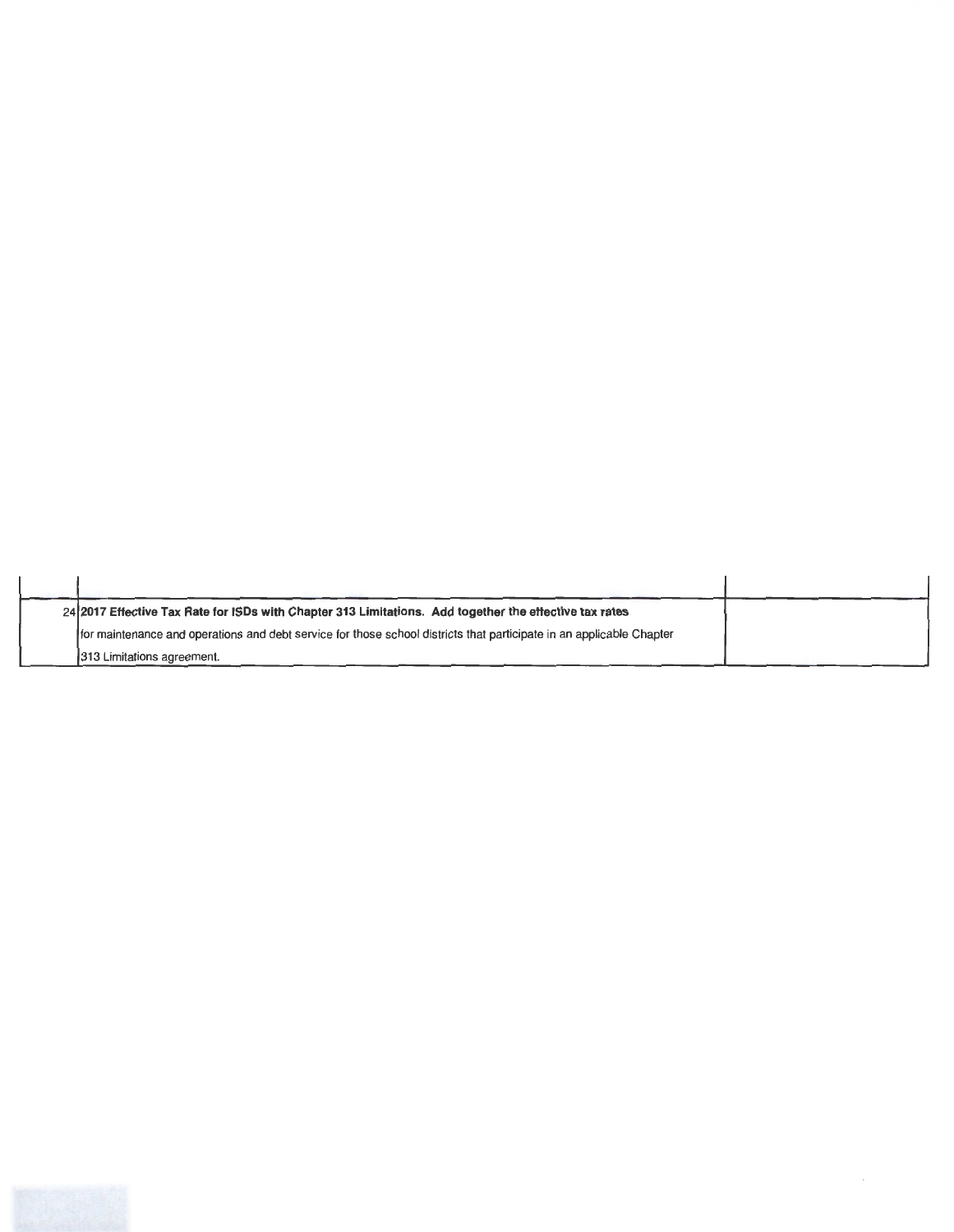### **jSTEP 2: Rollback Tax Rate**

Most school districts calculate a rollback tax rate that is split into two separate rates :

1. Maintenance and Operations (M&O): School districts must use the lesser amount of the following methods to calculate the M&O rate:

> Four cents (\$0.04) PLUS current year's compression rate multiplied by \$1.50 (usually **\$1 )** PLUS any additional cents approved by voters at a 2006 or subsequent rollback election; OR

> Current year's compression rate multiplied by six cents (usually four cents) PLUS effective M&O rate which includes school formula funding calculations.6

2. Debt: The debt tax rate includes the debt service necessary to pay the school district's debt payments in the coming year. This rate accounts for principal and interest on bonds and other debt secured by property tax revenue.

In most cases the rollback tax rate exceeds the effective tax rate, but occasionally decreases in a school district's debt service will cause the effective tax rate to be higher than the rollback tax rate.

| Line | <b>Rollback Tax Rate Activity</b>                                                                                                                                                                                                                                                                                                                                                                                                                                                                                                                                                                                                                                                                                                                                                                                                                                                                                                                                                                                                                                                                                                                                                                                                                                                                                                                                                          | <b>Amount / Rate</b>    |
|------|--------------------------------------------------------------------------------------------------------------------------------------------------------------------------------------------------------------------------------------------------------------------------------------------------------------------------------------------------------------------------------------------------------------------------------------------------------------------------------------------------------------------------------------------------------------------------------------------------------------------------------------------------------------------------------------------------------------------------------------------------------------------------------------------------------------------------------------------------------------------------------------------------------------------------------------------------------------------------------------------------------------------------------------------------------------------------------------------------------------------------------------------------------------------------------------------------------------------------------------------------------------------------------------------------------------------------------------------------------------------------------------------|-------------------------|
|      | 25 Maintenance & Operations tax rate. Enter \$1.50 or 2005 adopted M&O rate if voters<br>approved a rate higher than \$1.50.                                                                                                                                                                                                                                                                                                                                                                                                                                                                                                                                                                                                                                                                                                                                                                                                                                                                                                                                                                                                                                                                                                                                                                                                                                                               | \$1.50000               |
|      | 26 Multiply Line 24 times .66667                                                                                                                                                                                                                                                                                                                                                                                                                                                                                                                                                                                                                                                                                                                                                                                                                                                                                                                                                                                                                                                                                                                                                                                                                                                                                                                                                           | \$1.0000                |
|      | 27 2017 Rollback maintenance & operation rate.<br>Use the lessed of the maintenance and operations rate as calculated in Tax Code Section $23.08(n)(2)(A)$ &(B)                                                                                                                                                                                                                                                                                                                                                                                                                                                                                                                                                                                                                                                                                                                                                                                                                                                                                                                                                                                                                                                                                                                                                                                                                            | \$1.0400                |
|      | 28 Total 2017 debt to be paid with property taxes and additional sales tax revenues.<br>"Debt" means the interest and prinicipal that will be paid on debts that:<br>(1) are paid from property taxes,<br>(2) are secured by property taxes,<br>(3) are scheduled for payment over a period longer than one year and<br>(4) are not classified in the unit's budget as M&O expenses.<br>Debt also includes contractual payments to other taxing units that have incurred debts on behalf of<br>this taxing unit. If those debts meet then four conditions above. Include only amounts that will be<br>paid from property tax revenues (or additional sales tax revenue). Do not include appraisal district<br>budget payments. List the debt in "Schedule B: Debt Service." If using unencumbered fund<br>amount used from total debt and list remainder.<br>A, Debt also includes contractual payments to other school districts that have incurred debt on behalf of this<br>school district, if those debts meet the four conditions above. Do not include appraisal district budget payments.<br>B. If using unemcumbered funds, subtract unemcumbered fund anount used for total debt.<br>C. Subtract state aid received for paying principal and interest on debt for facilities through the existing debt<br>allotment program and / or instructional facilities allotment program. | \$348,950<br>\$0<br>\$0 |
|      | D. Total: Subtract B and C from A                                                                                                                                                                                                                                                                                                                                                                                                                                                                                                                                                                                                                                                                                                                                                                                                                                                                                                                                                                                                                                                                                                                                                                                                                                                                                                                                                          | \$348,950               |
|      | 29 Certified 2016 excess debt collections. Enter the amount certified by the collector.                                                                                                                                                                                                                                                                                                                                                                                                                                                                                                                                                                                                                                                                                                                                                                                                                                                                                                                                                                                                                                                                                                                                                                                                                                                                                                    | \$0                     |
|      | 30 Adjusted 2017 debt Subtract line 28 from line 27d                                                                                                                                                                                                                                                                                                                                                                                                                                                                                                                                                                                                                                                                                                                                                                                                                                                                                                                                                                                                                                                                                                                                                                                                                                                                                                                                       | \$348,950               |
| 31   | Certified 2016 Anticipated Collection Rate Enter the rate certified by the collector.<br>If the rate is 100 percent or greater, enter 100 percent.                                                                                                                                                                                                                                                                                                                                                                                                                                                                                                                                                                                                                                                                                                                                                                                                                                                                                                                                                                                                                                                                                                                                                                                                                                         | 100%                    |
|      | 32 2017 Debt adjusted for Collections Divide line 29 by line 30.                                                                                                                                                                                                                                                                                                                                                                                                                                                                                                                                                                                                                                                                                                                                                                                                                                                                                                                                                                                                                                                                                                                                                                                                                                                                                                                           | \$348,950               |
|      | 33 2017 Total Taxable Value Enter amount on line 18                                                                                                                                                                                                                                                                                                                                                                                                                                                                                                                                                                                                                                                                                                                                                                                                                                                                                                                                                                                                                                                                                                                                                                                                                                                                                                                                        | \$347,353,297           |
|      | 34 2017 Debt Tax Rate Divide line 31 by line 33 and muliply by \$100.                                                                                                                                                                                                                                                                                                                                                                                                                                                                                                                                                                                                                                                                                                                                                                                                                                                                                                                                                                                                                                                                                                                                                                                                                                                                                                                      | \$0.100460              |
|      | 35 2017 Rollback Tax Rate Add lines 26 and 34.                                                                                                                                                                                                                                                                                                                                                                                                                                                                                                                                                                                                                                                                                                                                                                                                                                                                                                                                                                                                                                                                                                                                                                                                                                                                                                                                             | \$1.140465              |